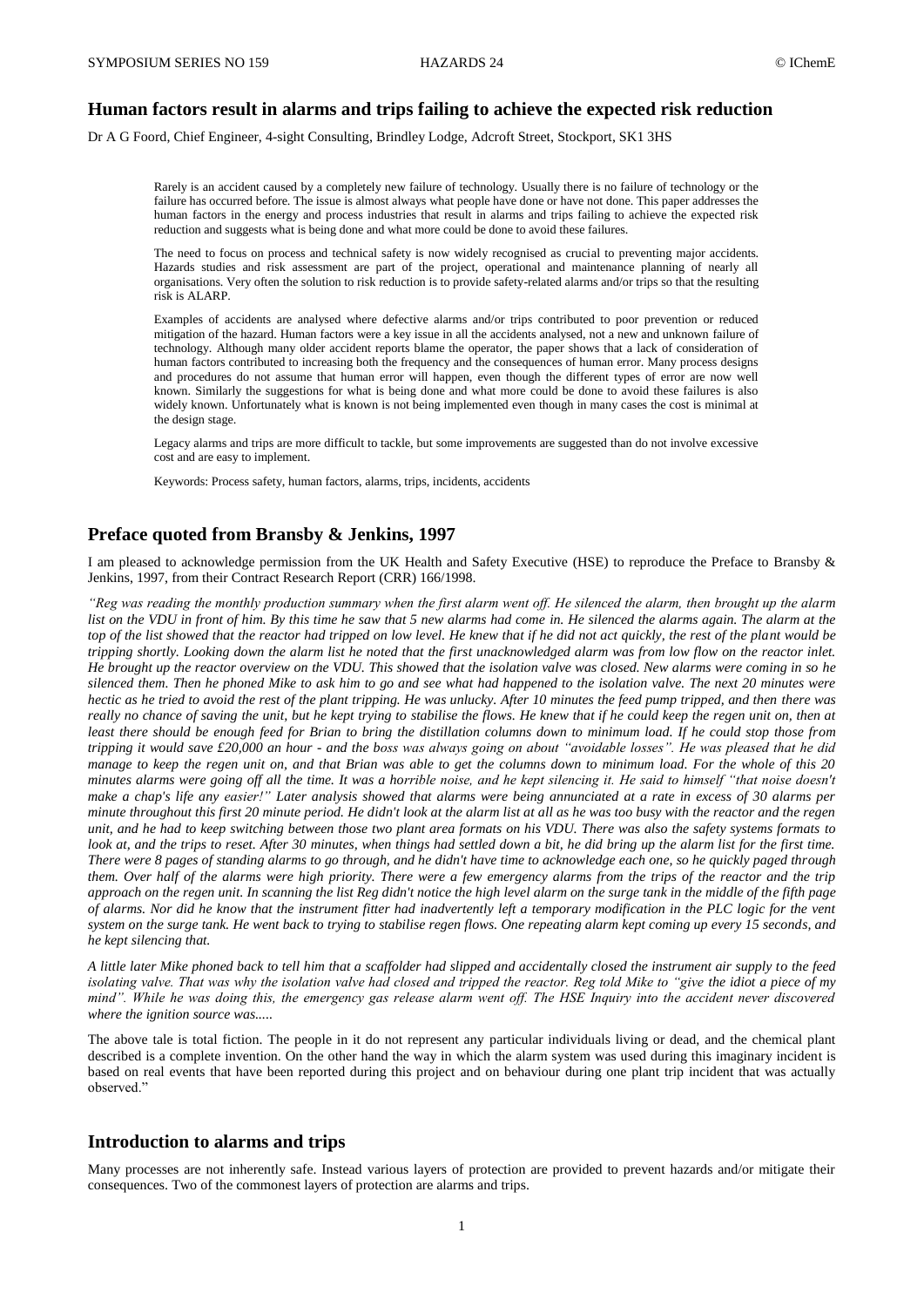"Alarms are signals which are annunciated to the operator {including the desk operator plus other primary users (e.g. supervisors) assisting in the control of the plant in the control room}, typically by an audible sound, some form of visual indication, usually flashing, and by the presentation of a message or some other identifier." [EEMUA 191, 2013]

A "trip" is shorthand for an emergency shutdown system. Such a safety-related system is defined as a "designated system that both

- implements the required safety functions necessary to achieve or maintain a safe state for the equipment under control; and
- is intended to achieve on its own, or with other safety-related systems and other risk reduction measures, the necessary safety integrity for the required safety functions." [IEC 61508, 2013]

A typical design assumption is that "pre-trip" alarms will alert the operator so that action can be taken to maintain production before trips shut down the process. If the operator fails to act, then the trip or trips will act to achieve or maintain a safe state for the equipment under control. EEMUA 191 also designates some alarms as "final warning" alarms, for example, alarms for fire, gas (implying loss of containment), or liquid effluent which is already breaching the required specification.

Sometimes this is expressed as the "Swiss cheese model" which originated from James Reason [Reason, 1990 & 2008] where alarms and trips are each described one of many independent layers of protection against incidents.

In reality the role of the operator in incidents is much more complex. Sydney Dekker states [Dekker, 2006] "James Reason has said it more colourfully: Rather than being the main instigators of an accident, operators tend to be the inheritors of system defects created by poor design, incorrect installation, faulty maintenance and bad management decisions. Their part is usually that of adding the final garnish to a lethal brew whose ingredients have already been long in the cooking [Reason, 1990]." Examples of such ingredients are given in Foord & Gulland, 2006.

When no reference is cited, the information came from a private communication or the personal experience of the author.

# **Why do alarms and trips so often fail to protect against hazards?**

## **Alarms sounding too frequently**

EEMUA 191 states very clearly that for multiple alarms the "long term average alarm rate of less than one every five minutes" and the "number of alarms displayed in 10 minutes following a major plant upset of under 10" per operator should be manageable. Higher frequencies of alarms are described as "likely to be over-demanding" or "hard to cope with". Despite the well known example of the explosion and fires at the Texaco Refinery, Milford Haven [HSE, 1997] in 1994, now nearly 20 years ago, many other process plants, offshore platforms and onshore terminals fail to achieve these targets.

After an investigation into several serious incidents, HSE & SEPA, 2000, states "BP recognised the problems caused by alarm flooding {at Grangemouth Refinery, Scotland} and work had been commenced at the site to address the problem."

Not surprisingly, with no time to read all the messages, the operators have little choice but to press the "acknowledge all" button, put a sock in the annunciator horn, or find some other means to suppress the alarms, for example, see "Manual reset for alarms " below.

Many organisations have been asked if they have high alarm frequencies; the answer is almost invariably "yes". When the same organisations are then asked if their operator training includes what to do if too many alarms are annunciated; the answer is almost invariably "no".

### **Poor choice of alarms priorities**

EEMUA 191 states very clearly that the priority distribution benchmark values for alarms are "80% low, 15% medium, 5% high and about 20 altogether for critical alarms". Frequencies for each priority are stated as:

| <b>Priority band</b>      | Target maximum occurrence rate |
|---------------------------|--------------------------------|
| Safety-related / Critical | Very infrequently              |
| High                      | Less than 5 per shift          |
| Medium                    | Less than 2 per hour           |
| Low                       | Less than 10 per hour          |

**Table 1 - Targets for alarm frequencies for different priorities**

A Mediterranean gas platform had 6000 alarms, 3000 of which were designated as top priority alarms. The operators stated that multiple alarms annunciated too frequently and that the designated priorities gave them no guidance about which alarm to respond to first as half the alarms were top priority.

A North Sea oil platform had 2837 alarms (excluding 1941 Fire & Gas Alarms which were designated priority 2). The alarm frequency was much too high and even with two operators sharing the 189 Emergency Alarms, this significantly exceeded the benchmark target of "about 20 each."

| No. | <b>Priority Band</b>    | <b>Number of Alarms</b> | Percentage of<br>Total of 2837<br>Alarms |
|-----|-------------------------|-------------------------|------------------------------------------|
|     | <b>Emergency Alarms</b> | 189                     |                                          |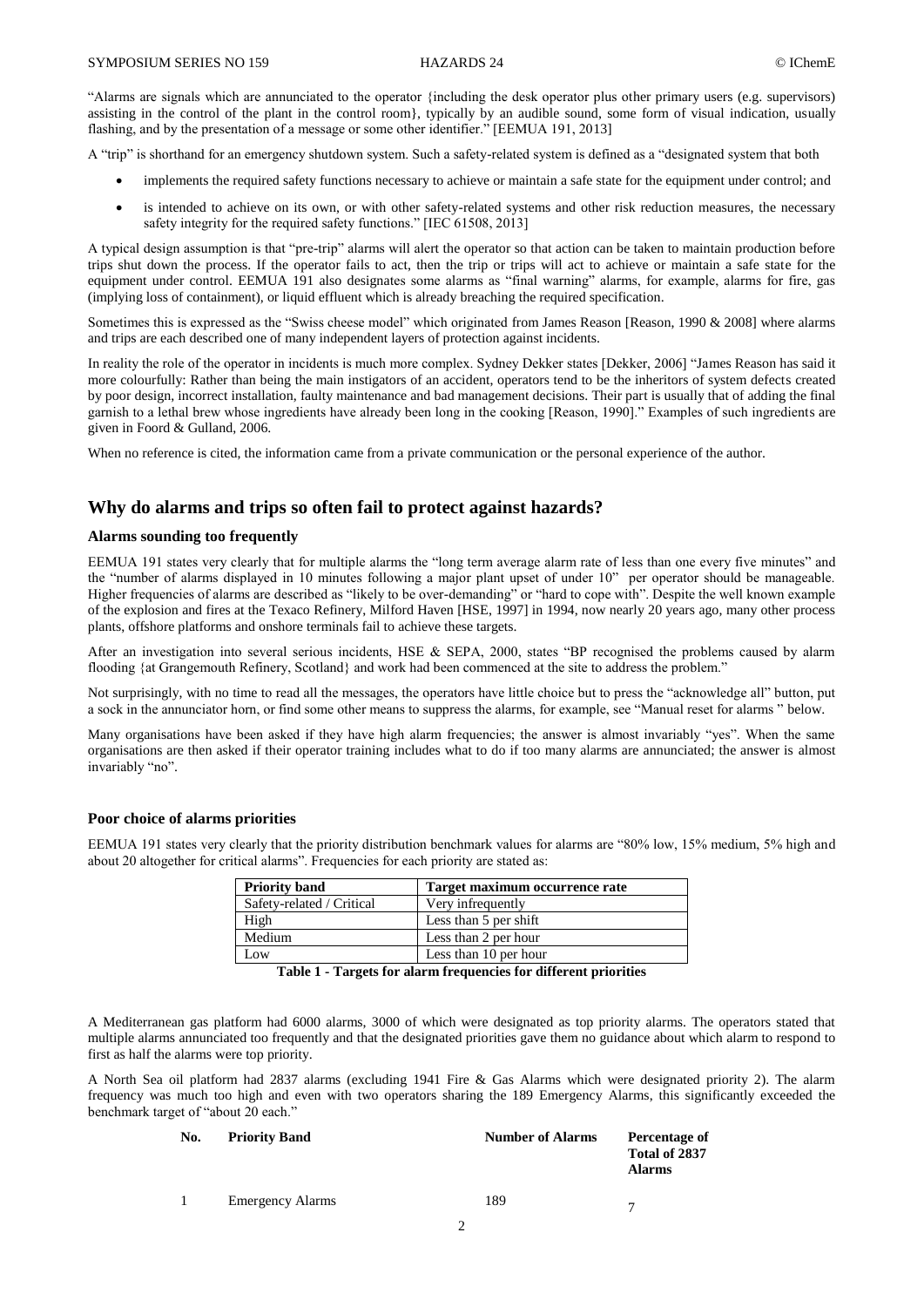|    | Process Alarms (High Priority) | 542 | 19 |
|----|--------------------------------|-----|----|
| 4  | Utility Alarms (High Priority) | 445 | 16 |
| 5  | Process Alarms (Low Priority)  | 765 | 27 |
| 6. | Utility Alarms (Low Priority)  | 896 | 32 |

**Table 2 - Number of alarms for each priority for a North Sea oil platform**

Not surprisingly, the operators found the alarm system was a distraction rather than a help.

## **No response defined for alarms and trips**

Bransby & Jenkins, 1997 stated "It was very rare for a site to have a response to every alarms defined in a written procedure. However, this was found at the nuclear power station that was visited."

Some alarms systems still annunciate an alarm when there is no action required from the operator; others assume the response is obvious. Again, EEMUA 191 states very clearly that every alarm should have a defined response. Unfortunately for the first Channel Tunnel fire [Channel Tunnel Safety Authority, 1997] there was a defined response, but the first step was for the operator to check that it was not a false alarm. This contributed to the significant delay before the train driver was informed of the fire. The subsequent report recommended both the removal of this step and that there should be a significant improvement to the alarm management system and to staffing.

### **Insufficient time to respond to an alarm or trips that take longer to operate than the process safety time**

The time an operator needs to respond to an alarm depends on many things. Thus EEMUA 191, 2013 does not define a minimum time, though the nuclear power industry uses a minimum time of 30 minutes and different companies define different minimum times. Often the alarm setting is so close to the trip setting that the operator has very little chance to respond. As well as being another unnecessary alarm, it might have been claimed erroneously as an independent layer of protection reducing risk.

Again during the first Channel Tunnel fire [Channel Tunnel Safety Authority, 1997] there were too few operators to handle all the steps required in a timely manner. The staffing numbers had been defined for normal operation, not for emergencies.

Although at Texas City [US CSB, 2007] the problems were more about safety management, human factors and lack of layers of protection (including the lack of high level, pressure and temperature indication), by the time the drains alarm from the vent stack sounded, there was not time to respond.

There is a particular problem with low temperature alarms. If the hazard is brittle fracture leading to loss of containment then the process safety time may be very short. Turbulent flow will result in the pipewall temperature following the fluid temperature within a few seconds. A HAZOP at a power station identified this problem and raised a recommendation for action. The HAZOP Action Close-out Report stated that a low temperature trip had been connected to an isolation valve powered by an electric motor that took many minutes to close. The report also did not consider that the low temperature might be caused by power failure when the valve would not close at all.

## **Incorrect settings for alarms and trips**

At Texas City [US CSB, 2007] a high level alarm in the column was set below the normal start-up level, so could not detect an abnormal level.

As mentioned above, the alarm setting is often so close to the trip setting that the operator has very little chance to respond.

### **Alarms and trips known to have failed**

A power station tested every trip annually. One trip failed the test. A year later the same trip failed again because no repair action had been taken in the intervening year.

Long before the Buncefield Incident [MAIB, 2008] the tank level measurements were known to be faulty (tram-lining) and thus the high level alarms were unreliable. No significant remedial action was taken before the explosion. There does not seem to be an understanding that unless a faulty alarm or trip is repaired promptly it cannot achieve its designated SIL rating.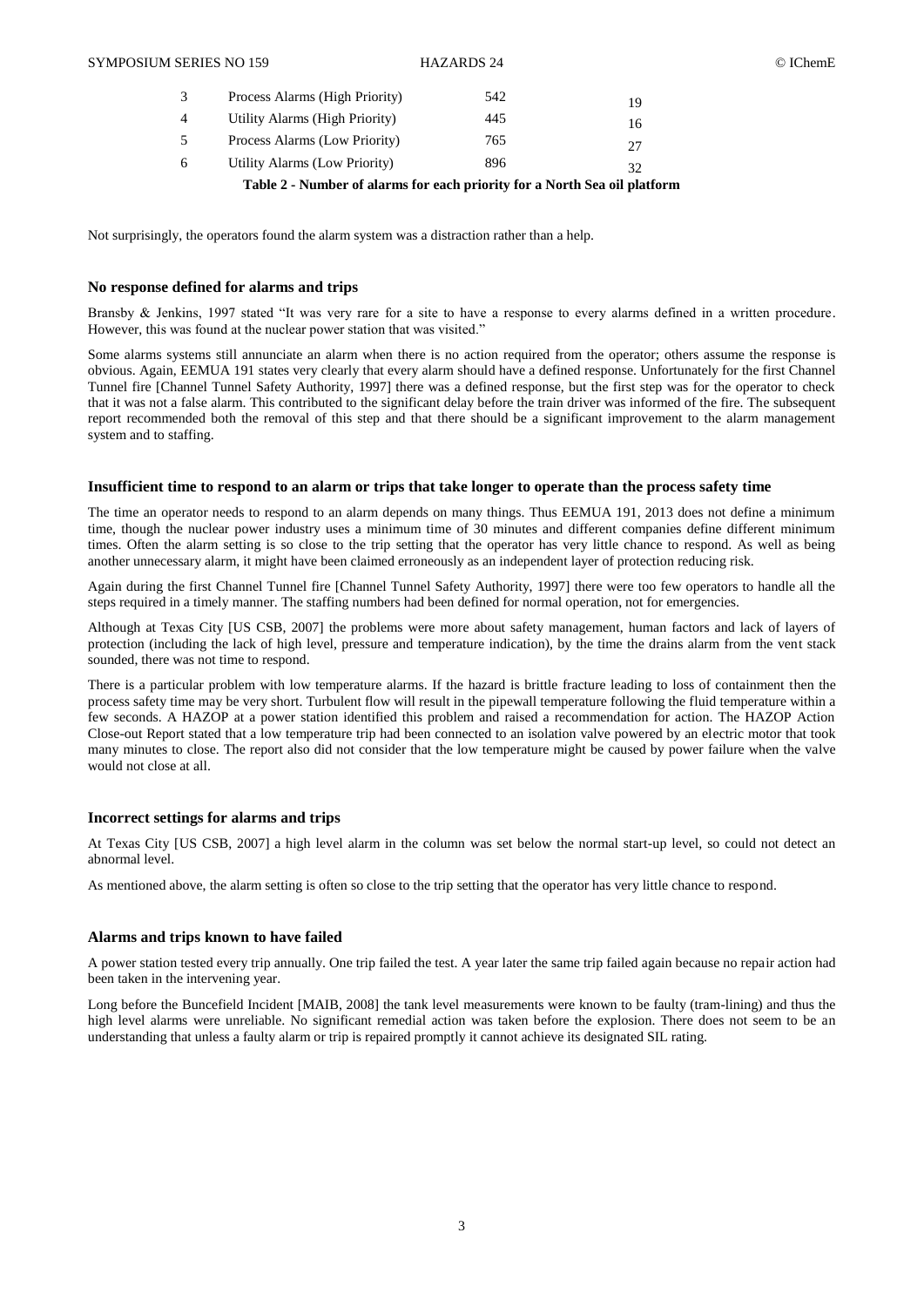| SIL              | $\mathsf{PFD}_\mathsf{avg}$ | Target risk<br>reduction | Time the<br>protective system<br>is not available<br>each year |
|------------------|-----------------------------|--------------------------|----------------------------------------------------------------|
| SIL <sub>1</sub> | $0.1 - 0.01$                | $10 - 100$               | 876 to 87.6 hours                                              |
| SL <sub>2</sub>  | $ 0.01 - 0.001$             | 100 - 1000               | 87.6 to 8.76 hours                                             |
| SIL <sub>3</sub> | $0.001 - 0.0001$            | 1000 - 10000             | 8.76 hours to 53<br>minutes                                    |
| SIL <sub>4</sub> | $0.0001 -$<br>0.00001       | 10000 - 100000           | 53 to 5.3 minutes                                              |

**Table 3 - Relationship between time off-line and SIL rating**

#### **Alarms and trips not known to be inoperable**

A common reason for alarms and trips to fail to operate is that they have been left in the test position or have been bypassed or suppressed. The particular case of suppression caused by alarms not being reset is discussed separately below in Manual reset for alarms.

Before the Buncefield Incident [MAIB, 2008] the high high tank level trip was replaced with a new design. No-one the site recognised that unless correctly locked the trip would move to the test position. Thus with a known faulty high level alarm and a high high level trip in the test position there were no alarms or trips to warn the operator of impending tank overflow.

A plant processing liquid LNG discovered that liquid LNG at  $-160^{\circ}$ C had leaked into an ordinary mild steel pipe just in time before any loss of containment. An investigation revealed that the low low temperature trip had been tested recently and left in the test position.

### **Manual reset for alarms**

Normally trips are reset manually and alarms are reset automatically. One exception to this was another plant processing LNG where the alarms were all reset manually. Thus if an operator forgot to rest an alarm it would not annunciate the next time the alarm setting was breached. If an alarm was irritating or repeating then the operator would deliberately not reset it without going through any formal alarm suppression procedure.

### **Missing layers of protection**

Despite the well known advantages of inherent safety, it is often rejected on cost grounds, and replaced by layers of protection intended to achieve sufficient risk reduction. Identifying the capital saving is easy whereas calculating the additional lifetime costs of adequately maintaining the layers of protection is much more difficult. For example, it is often assumed that pressure relief valves are very reliable despite evidence that 4% will fail to operate as required [Flower & Jones, 2010]

The examples above from process and energy plants illustrate that all too often alarms and trips also fail to achieve the intended protection. Even worse in some cases the required layers of protection are non-existent, for example, Texas City, where human factors and lack of layers of protection including the lack of high level, pressure and temperature indication [US CSB, 2007], the Tosco Avon Accident where human factors were poorly considered in the design and operation of the temperature monitoring system including the lack of high temperature alarms [US EPA, 1998] and the runaway reaction and explosion at the First Chemical Corporation [US CSB, 2003].

### **Common causes of trip failures**

Few project lifecycles include common cause analysis. The causes of the Russian 2009 Sayano–Shushenskaya hydroelectric power station accident [Rostechnadzor, 2010] were complex including that the trips to close the floodgates at the inlet to each of the 10 turbines required power to close the gates. During this major incident, the power failed, the floodgates stayed open on all the turbines, water levels rose very quickly and 75 people drowned.

Human factors, such as decisions by supervision and management staff, can be the common cause of removing more than one layer of protection.

### **Lack of learning from previous incidents**

All too often the investigation after an accident reveals that similar incidents had occurred before with less serious consequences. The instability of the waste coal tips around Aberfan was well known in the decades before the disaster which killed over 100 children [Davies, 1967].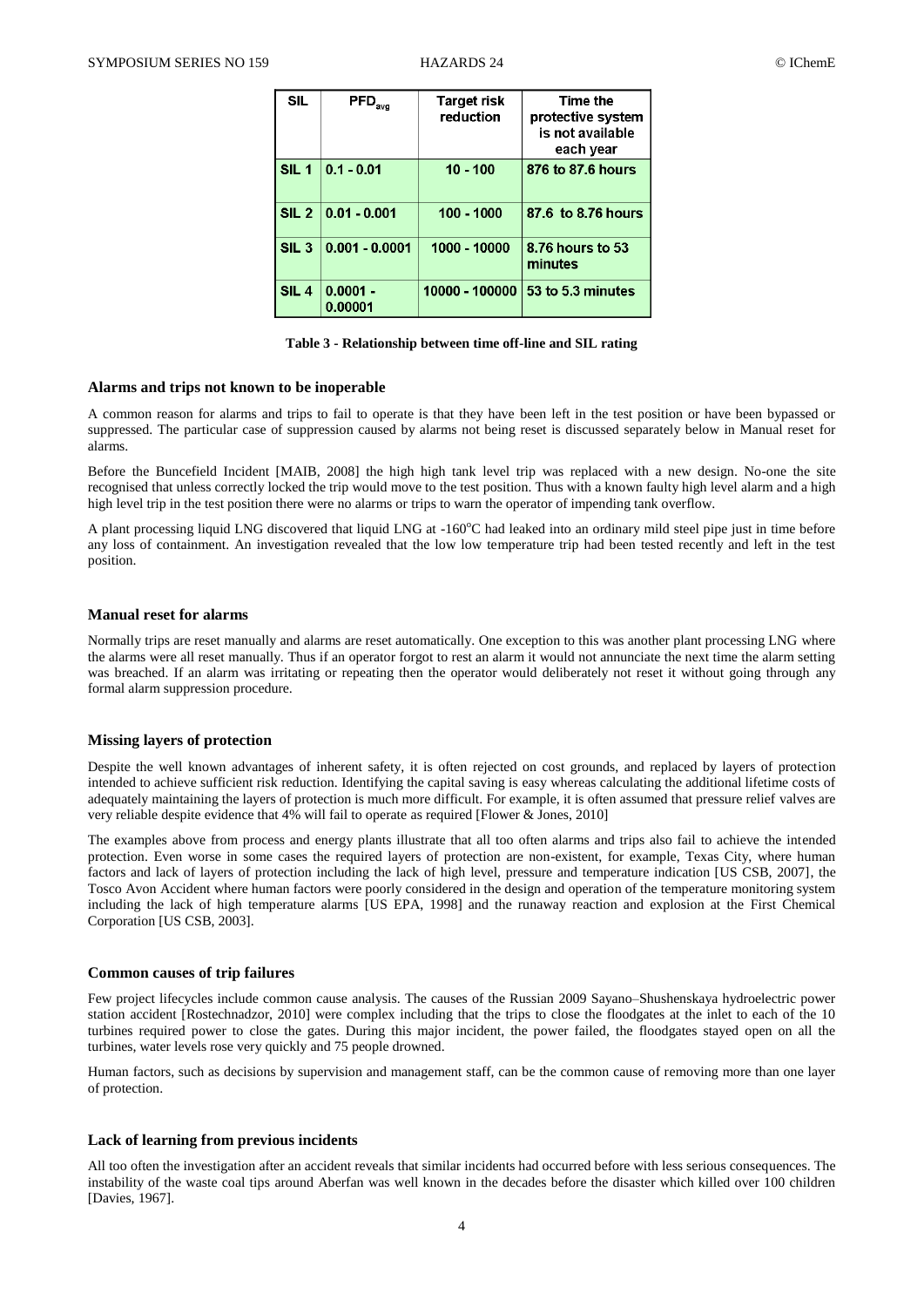Sometime in mid 1980s there was a substantial tank overflow at Buncefield, but there were no serious safety or environmental consequences. The lessons from the incident do not seem to have been learned.

As well as databases of previous incidents held by companies, many of the major design contractors have their own databases. In addition there are publically accessible databases. The hyperlinks are given at the end of the Bibliography and References.

- APELL (United Nations Environment Programme Awareness and Preparedness for Emergencies at Local Level Publications)
- CRED (online, through the "International Disaster Database")
- CSB (U.S. Chemical Safety Board Completed Investigations and videos)
- eMARS (Major Accident Reporting System Database of "major accidents" reported under Seveso, OECD and UN-ECE Managed by the- European Commission / Major Accident Hazards Bureau (MAHB))
- EPA-ERNS (Environmental Protection Agency Emergency Response Notification System)
- FACTS (Failure and Accidents Technical information System)
- HSE ("HSE Public Register of Notice History" information at UK Health and Safety Executive)
- NERC (North american electricity reliability corporation (NERC) eLibrary, a central listing of downloadable documents and reports )
- NTSB (U.S. National Transportation Safety Board databases includes pipelines)
- OECD (Programme on Chemical Accidents)
- OSHA (U.S. Occupational Safety & Health Administration Accident Investigation Search)
- SINTEF (Offshore Blowout Database)

# **Discussion**

Obviously alarm and trip hardware does sometimes fail because of random hardware failures. However it is well know that the dominant issues are systematic errors and human factors [HSE, 1995], [EEMUA, 2013], [HSG48, 1999] and [HSL, 2013]. Legacy alarms and trips are more difficult to tackle, but not all improvements involve excessive cost and some are straightforward to implement, for example, process safety metrics [ANSI/API, 2010] & [CCPS, 2011]. The solutions to these issues are also well known, for example,

- sufficient competent operational and maintenance staff [Stokes, Rich & Foord, 2006] and [HSE, 2007]
- a good safety culture [HSL, 2013]
- process safety metrics which include leading indicators [ANSI/API, 2010] & [CCPS, 2011]
- regular (say every 5 years) process safety reviews covering HAZOP, risk assessment and learning from previous incidents.

Unfortunately the process industry is being painfully slow to implement the known solutions and appears to be reluctant to learn from other industries. For example, nuclear submarines have only about 30 "alarms" which relate to deviations which could result in fatalities or cause the submarine to sink. All the other thousands of deviations arising from their nuclear power plant, air conditioning, munitions and the submarine itself are designated as "warnings". These simple priority categories of alarm or warning are regarded as normal practice in naval engineering.

Another example is the aviation industry. Manufacturers of aeroplanes define a "minimum equipment list". Before take off the pilots check every item on the list and do not take off if any item on the minimum equipment list is faulty. In addition there are defined responses for alarms from each item on the list such as "divert to the nearest airport" or "land as planned, but do not take off again until the item is fixed." If such checks were done for all safety-related alarms and trips prior to every start-up in the process and energy industries, then many incidents could be prevented. In addition the procedure for doing such checks would reinforce the significance of all safety-related items for the operations and maintenance staff.

Many organisations have reduced their staffing for operation and maintenance to the number required to handle normal operation and routine maintenance with a small additional allowance for training, holidays and sickness. There seems to be little consideration of breakdown maintenance, emergencies, continuous improvement, modifications, regular process safety reviews covering HAZOP, risk assessment and learning from previous incidents, or the inevitable need to second staff to project teams. Even when these additional needs are recognised, recruiting competent staff is difficult. 'A' level entry requirements to study engineering in many universities are well below the requirements for other subjects such as veterinary medicine. As a result many engineering graduates struggle with the concepts of scenario and individual risk and manipulating very small numbers such as  $10^{-6}$ .

One of the consequences of replacing inherent safety with multiple layers of protection is that people think that the failure of a single layer of protection is not significant. They know that there are other layers of protection but do not appreciate that with one failed layer of protection the resulting risk is no longer ALARP.

Top tier COMAH sites produce COMAH reports which aim to cover all possible hazard scenarios. They also have comprehensive alarm and trip schedules. However the schedule rarely indicates which alarms and trips are the layers of protection related to a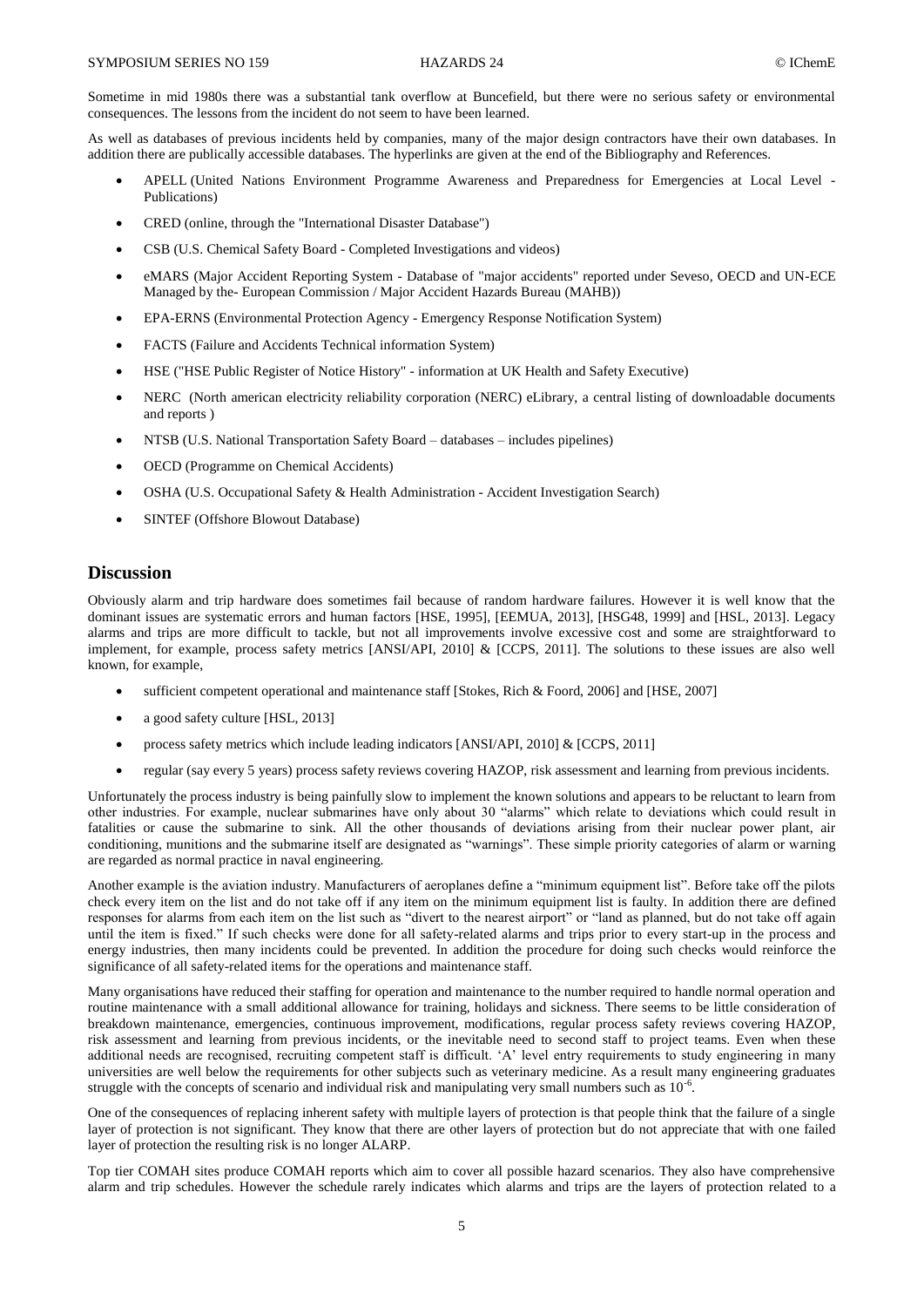specific hazard scenario. If such cross references were available it would reinforce the significance of all safety-related items for the operations and maintenance staff.

## **Conclusions**

Unless the attitudes to process safety are changed in every organisation, then accidents of the type reported here will continue to happen.

Despite the claims of many organisations that inherent safety is their starting point, few projects achieve this. This is understandable for some items of equipment, such as storage tanks, but is much harder to justify for piping and many other items of process equipment. The lifecycle cost of properly maintaining the alternative layers of protection seems to be under-estimated or simply not a key performance indicator for the design contractor.

There needs to be a greater understanding of which layers of protection relate to which hazard scenarios and how human factors and other common causes can remove layers of protection and the resulting implications for residual risk.

Staffing for operations and maintenance staff should to consider all the many tasks required and sufficient competent operational and maintenance staff recruited.

Organisations should monitor process safety metrics, measure their safety culture and conduct regular (say every 5 years) process safety reviews covering HAZOP, risk assessment and learning from previous incidents.

## **Bibliography and References**

When no reference is cited, the information came from a private communication or the personal experience of the author.

ANSI/API, 2010, American Petroleum Institute, ANSI/API Recommended Practice 754, Process Safety Performance Indicators for the Refining and Petrochemical Industries, First Edition, Washington D.C.

Bransby & Jenkinson, 1997, The management of alarm systems, A review of current practice in the procurement, design and management of alarm systems in the chemical and power industries, UK HSE CRR 166/1998, ISBN 0 7176 1515 4

CCPS, 2011, Process Safety Leading and Lagging Metrics, You Don't Improve What You Don't Measure

Channel Tunnel Safety Authority, 1997, Inquiry into the fire on the Heavy Goods Vehicle Shuttle 7539 on 18 November 1996

Davies, 1967, Report of the Tribunal appointed to inquire into the Disaster at Aberfan on October 21st 1966, Edmund Davies (chairman)HL 316, HC 553 (London: HMSO, 1967), pp. 131-132.

Dekker, 2006, The Field Guide to Understanding Human Error. Sydney Dekker, 2006, Ashgate Publishing

EEMUA, 2013, Alarm systems, A guide to design, management and procurement, Publication 191, Third Edition, EEMUA, ISBN 978 0 85931 192 2

Flower & Jones, 2010, Inspecting the inspection data, The Chemical Engineer, Chris Flower & Sarah Jones, December 2010 / January 2011

Foord & Gulland, 2006, CAN TECHNOLOGY ELIMINATE HUMAN ERROR?, A G Foord and W G Gulland, Trans IChemE Part B, May 2006, Process safety and environmental protection, 84 (B3): 171-173

HSG48, 1999, Reducing error and influencing behaviour, HSE Books, ISBN 0 7176 2452 8

Hopkins, 2000, Lessons from Longford: the Esso Gas Plant Explosion, CCH, Australia Ltd, ISBN 1 8646 8322 4

HSE & SEPA, 2000, MAJOR INCIDENT INVESTIGATION REPORT. BP GRANGEMOUTH SCOTLAND 29th MAY to 10th JUNE 2000, A PUBLIC REPORT PREPARED BY THE HSE ON BEHALF OF THE COMPETENT AUTHORITY, ISBN 978 0 7546 4826 0

HSE, 1995, Out of Control, HSE Books, 1995, ISBN 0-7176-0847-6

HSE, 1997, "The explosion and fires at the Texaco Refinery, Milford Haven,: A report of the investigation by the Health and Safety Executive into the explosion and fires on the Pembroke Cracking Company Plant at the Texaco Refinery, Milford Haven on 24 July 1994", ISBN 0 7176 1413 1, 1997.

HSE, 2007, Managing competence for safety-related systems

HSG48, 1999, Reducing error and influencing behaviour, HSE Books, ISBN 0 7176 2452 8

HSL, 2013, Measuring the safety climate in organisations, SCT White Paper March 2013

Reduce injuries and costs through cultural change

Stokes, Rich & Foord, 2006, A HUMAN FACTORS APPROACH TO THE OPTIMISATION OF STAFFING IN THE PROCESS INDUSTRY, Joanne Stokes, Karl Rich, and Tony Foord, IChemE, Hazards 19

IEC 61508 Functional safety of electrical/electronic/programmable electronic safety-related systems

Part 1: 2010. General requirements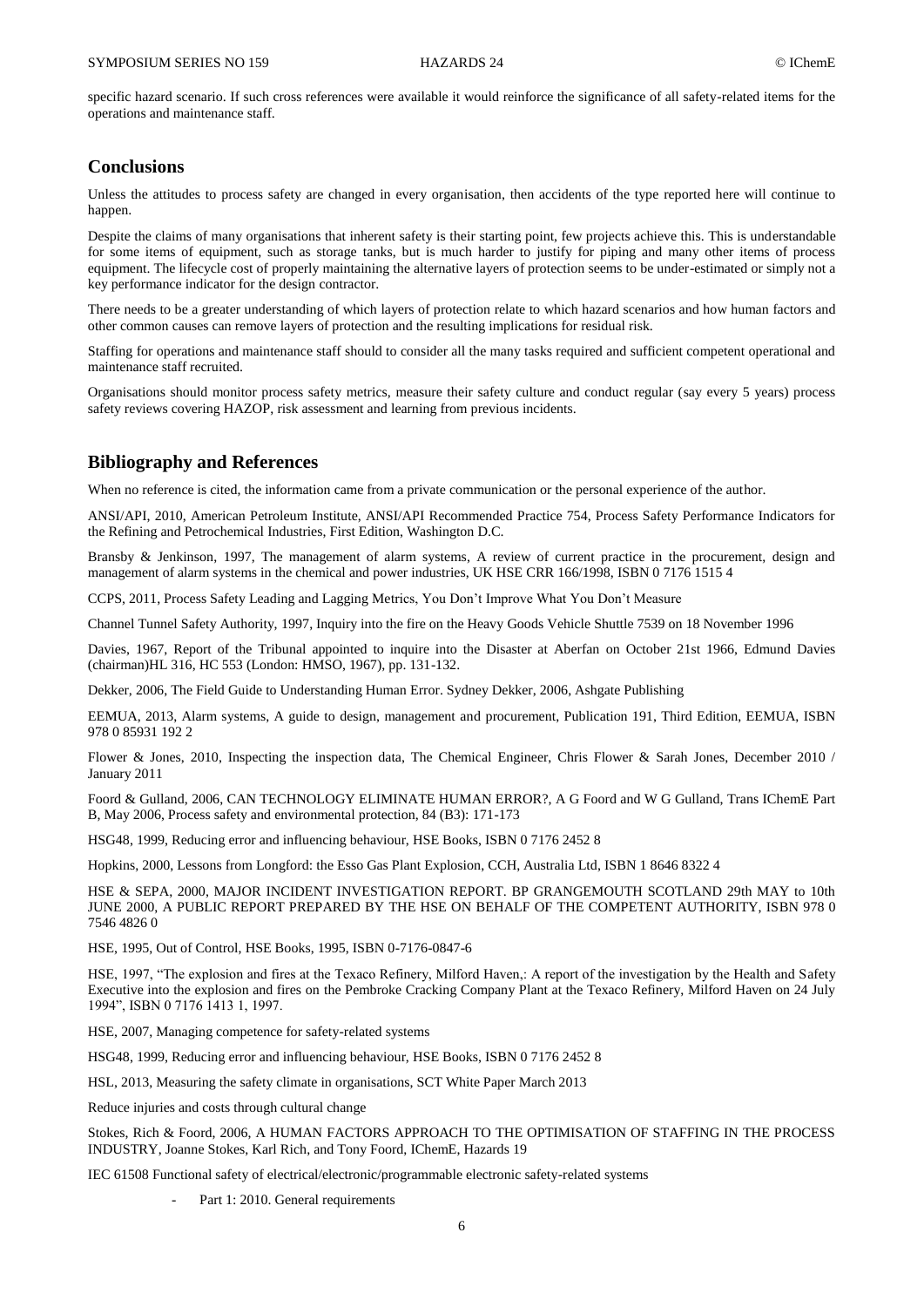- Part 2: 2010. Requirements for electrical/electronic/programmable electronic safety-related systems
- Part 3: 2010. Software requirements
- Part 4: 2010. Definitions and abbreviations
- Part 5: 2010. Examples of methods for the determination of safety integrity levels
- Part 6: 2010. Guidelines on the application of IEC 61508-2 and IEC 61508-3
- Part 7: 2010. Overview of techniques and measures

IEC 61511 Functional Safety: Safety Instrumented Systems for the process industry sector

- Part 1: 2003. Framework, definitions, system, hardware and software requirements.
- Part 2: Guidelines in the application of Part 1. Committee draft for vote 2001
- Part 3: 2003. Guidance for the determination of safety integrity levels informative.

MAIB, 2008, The Buncefield Incident, 11 December 2005, The final report of the Major Accident Investigation Board. 2008, ISBN 978 0 7176 6270 8

Reason, 1990, Human Error, James T Reason, Cambridge University Press, p. 173

Reason, 2008, The Human Contribution, Unsafe Acts, Accidents and Heroic Recoveries. James Reason, 2008, Ashgate Publishing, ISBN 978 0 7546 7402 3

Rostechnadzor, 2010, Russian 2009 Sayano–Shushenskaya hydroelectric power station accident, [http://rt.com/news/power-plant](http://rt.com/news/power-plant-disaster-causes/)disaster-causes

Rubinstein & Mason, 1979, An analysis of Three Mile Island. The accident that should not have happened. The technical blow-byblow. IEEE Spectrum, pp 33-43, November 1979

US CSB, 2003, Chemical Safety and Hazard Investigation Board, INVESTIGATION REPORT NO. 2003-01-I-MS, EXPLOSION AND FIRE (3 Injured, Potential Offsite Consequences), FIRST CHEMICAL CORPORATION, PASCAGOULA, MISSISSIPPI, 13 OCTOBER 2002

US CSB, 2007, Chemical Safety and Hazard Investigation Board, INVESTIGATION REPORT NO. 2005-04-I-TX, REFINERY EXPLOSION AND FIRE (15 Killed, 180 Injured), BP TEXAS CITY, 23 MARCH 2005

US EPA, 1998, Chemical Accident Investigation Report: Tosco Avon Refinery, Martinez, California, Environmental Protection Agency (EPA) 550-R-98-009

## **Databases of previous incidents**

- APELL (United Nations Environment Programme Awareness and Preparedness for Emergencies at Local Level Publications[\) http://www.unep.org/disastersandconflicts/](http://www.unep.org/disastersandconflicts/)
- CRED (online, through the "International Disaster Database")<http://www.emdat.be/Database>
- CSB (U.S. Chemical Safety Board Completed Investigations and videos) [http://www.csb.gov/investigations/completed](http://www.csb.gov/investigations/completed-investigations/)[investigations/](http://www.csb.gov/investigations/completed-investigations/)
- http://www.csb.gov/videos/
- eMARS (Major Accident Reporting System Database of "major accidents" reported under Seveso, OECD and UN-ECE Managed by the- European Commission / Major Accident Hazards Bureau (MAHB))<https://emars.jrc.ec.europa.eu/>
- EPA-ERNS (Environmental Protection Agency Emergency Response Notification System) <http://www2.epa.gov/region8/emergency-response-notification-system-erns>
- FACTS (Failure and Accidents Technical information System)<http://www.factsonline.nl/>
- HSE ("HSE Public Register of Notice History" information at UK Health and Safety Executive) <http://www.hse.gov.uk/noticeshistory/>
- NERC (North american electricity reliability corporation (NERC) eLibrary, a central listing of downloadable documents and reports [\) http://www.nerc.com/Pages/default.aspx](http://www.nerc.com/Pages/default.aspx)
- NTSB (U.S. National Transportation Safety Board databases includes pipelines) <http://www.ntsb.gov/investigations/databases.html>
- OECD (Programme on Chemical Accidents) [http://www.oecd.org/fr/securitechimique/gestion](http://www.oecd.org/fr/securitechimique/gestion-risques/publicationsintheseriesonchemicalaccidents.htm)[risques/publicationsintheseriesonchemicalaccidents.htm](http://www.oecd.org/fr/securitechimique/gestion-risques/publicationsintheseriesonchemicalaccidents.htm)
- OSHA (U.S. Occupational Safety & Health Administration Accident Investigation Search) <https://www.osha.gov/oshstats/index.html>